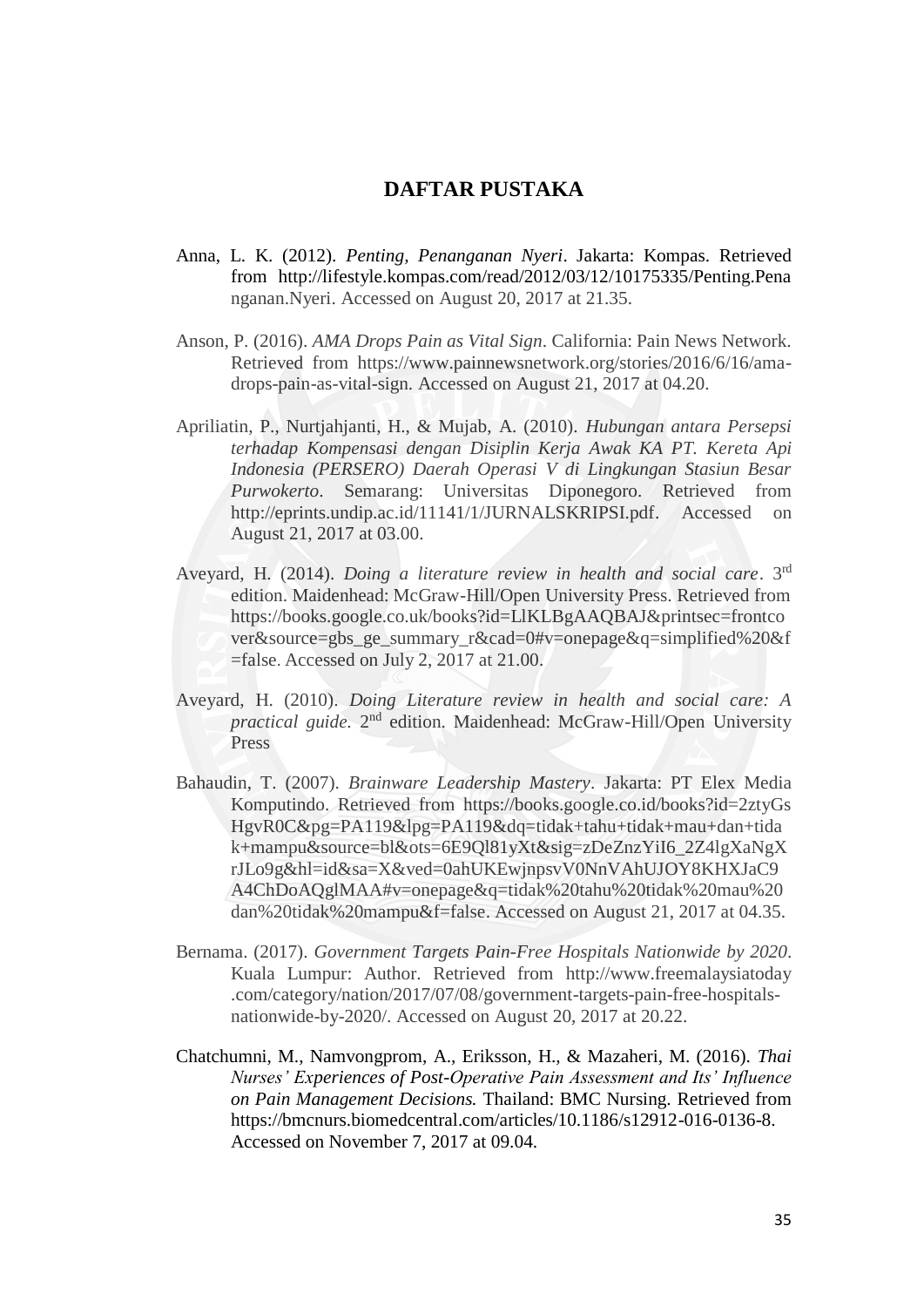- Chatchumni, M., Namvongprom, A., Eriksson, H., & Mazaheri, M. (2016). Treating without Seeing: Pain Management Practice in a Thai Context. *Pain Research & Management: The Journal of the Canadian Pain Society*, doi:http://dx.doi.org/10.1155/2016/9580626.
- Chuandy, I. & Santosa, S.B. (2015). *Konsep Pain-Free Hospital*. Surakarta: Fakultas Kedokteran Universitas Sebelas Maret. Retrieved from [http://www.kalbemed.com/Portals/6/18\\_226Opini-Konsep%20Pain-](http://www.kalbemed.com/Portals/6/18_226Opini-Konsep%20Pain-Free%20Hospital.pdf)[Free%20Hospital.pdf.](http://www.kalbemed.com/Portals/6/18_226Opini-Konsep%20Pain-Free%20Hospital.pdf) Accessed on August 20, 2017 at 21.30.
- Crowe, M. (2013). *Crowe Critical Appraisal Tool (CCAT) User Guide Version 1.4*. Creative Commons Attribution-ShareAlike 3.0 Unported License: Australia. Retrieved from https://conchra.com.au/2015/12/08/crowecritical-appraisal-tool-v1-4/. Accessed on July 18, 2017 at 23.37.
- Dwijayanti, Y. R. & Herdiana, I. (2011). Perilaku Seksual Anak Jalanan Ditinjau dengan Teori Health Belief Model (HBM). Surabaya: Fakultas Psikologi Universitas Airlangga. Retrieved from [http://journal.unair.ac.id/download](http://journal.unair.ac.id/download-fullpapers-7-13)[fullpapers-7-13](http://journal.unair.ac.id/download-fullpapers-7-13) 2.pdf. Accessed on January 5, 2018 at 16.02.
- Fiore, K. (2016). *Opioid Crisis: Scrap Pain as 5 th Vital Sign?*. Livingstone: MedPage Today. Retrieved from [https://support.medpagetoday.com/hc/en](https://support.medpagetoday.com/hc/en-us/articles/205937116-Editorial-and-Advertising-Guidelines.%20Accessed%20on%20August%2021)[us/articles/205937116-Editorial-and-Advertising-Guidelines. Accessed on](https://support.medpagetoday.com/hc/en-us/articles/205937116-Editorial-and-Advertising-Guidelines.%20Accessed%20on%20August%2021)  [August 21,](https://support.medpagetoday.com/hc/en-us/articles/205937116-Editorial-and-Advertising-Guidelines.%20Accessed%20on%20August%2021) 2017 at 03.55.
- Hadjistavropoulos, T., PhD., MacNab, Y. C., PhD., Lints-Martindale, A., Martin, R., PhD., & Hadjistavropoulos, H., PhD. (2009). Does Routine Pain Assessment Result in Better Care? *Pain Research & Management: The Journal of the Canadian Pain Society*, 14(3), 211-6. Retrieved from https://search.proquest.com/docview/2222accountid=25704. Accessed on November 7, 2017 at 08.09.
- Haliem, A.T. (2014). *Siloam Dianugerahi 3 Akreditasi Berstandar Internasional Menjadi Tolak Ukur Layanan Medical Tourism di Indonesia*. Jakarta: Siloam Hospitals Group. Retrieved from [https://www.siloamhospitals.com](https://www.siloamhospitals.com/) /investor-relations/siloam-dianugerahi-3-akreditasi-berstandar-internasiona l-menjadi-tolak-ukur-layanan-medical-tourism-di-indonesia-4.html?ID. Accessed on August 20, 2017 at 20.17.
- Hall, J.K. & Boswell, M.V. (2009). *Ethics, Law, and Pain Management as a Patient Right*. Texas: Texas Tech Health Sciences Center. Retrieved from [https://www.ncbi.nlm.nih.gov/pubmed/19461819. Accessed on August 20,](https://www.ncbi.nlm.nih.gov/pubmed/19461819.%20Accessed%20on%20August%2020) 2017 at 23.35.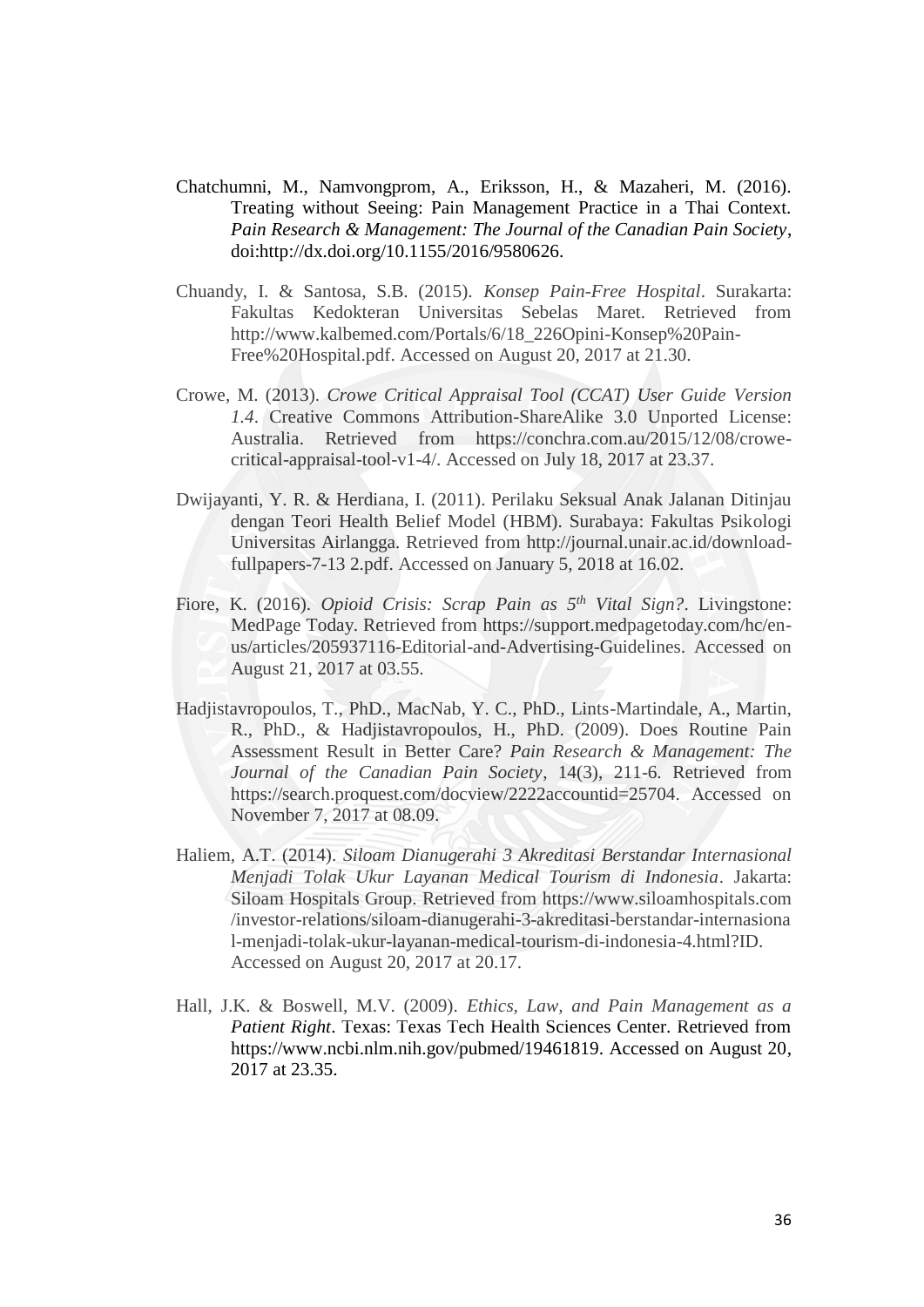- Hudson, S. (2012). *Pain: The Fifth Vital Sign.* Lakeway: National Center of Continuing Education. Retrieved from [https://www.nursece.com/pdfs/209\\_PainTheFifthVitalSign.pdf](https://www.nursece.com/pdfs/209_PainTheFifthVitalSign.pdf). Accessed on June 19, 2017 at 22.38.
- Irman. (2007). *Konsep Nyeri*. Bandung: Fakultas Keperawatan, Universitas Padjajaran. Retrieved from [http://www.fkep.unpad.ac.id/?p=98.](http://www.fkep.unpad.ac.id/?p=98) Accessed on July 23, 2017 at 22.20.
- Jones, C. L., Jensen, J. D., Scherr, C. L., Brown, N. R., Christy, K., & Weaver, J. (2015). The Health Belief Model as an Explanatory Framework in Communication Research: Exploring Parallel, Serial, and Moderated Mediation. *Health Communication*, *30*(6), 566–576. <http://doi.org/10.1080/10410236.2013.873363>
- Kurniatami, Y. (2014). *Hubungan antara Kepemimpinan Transformasional dengan Organizational Citizenship Behavior (OCB) di Universitas Muhammadiyah Surakarta (UMS).* Surakarta: Jurnal Universitas Muhammadiyah. Retrieved from [http://eprints.ums.ac.id/31920/9/02.%20](http://eprints.ums.ac.id/31920/9/02.) NASKAH%20PUBLIKASI.pdf. Accessed on August 21, 2017 at 02.30.
- Liu, D., Ma, J., Zhang, Z., Yu, A., Chen, X., Feng, C., & Lei, W. (2016). Management of Postoperative Pain in Medical Institution in Shandong Province in China. *Medicine (Baltimore)*, 95(6):e2690, doi:10.1097/MD.0000000000002690.
- Lorenz, K. A., Sherbourne, C. D., Shugarman, L. R., Rubenstein, L. V., Wen, L., Cohen, A., Goebel, J. R., Hagenmeier, E., Simon, B., Lanto, A., Asch, S.M. (2014). How Reliable is Pain as the Fifth Vital Sign? *The Journal of the American Board of Family Medicine*, 22(3), 291-8, doi:10.3122/jabfm.2009.03.080162.
- Lowes, R. (2016). *Drop Pain as Fifth Vital Sign, AAFP Says*. Orlando: Author. Retrieved from http://www.medscape.com/viewarticle/869169. Accessed on August 21, 2017 at 04.30.
- Mahadewa, T. G. B. dan Meliawan, S. (2009). *Diagnosis dan Tata Laksana HNP Lumbal*. Jakarta: Sagung Seto. Retrieved from http://perpustakaan.litbang. depkes.go.id/otomasi/index.php?p=show\_detail&id=14611. Accessed on August 20, 2017 at 20.22.
- Malec, M., Horosz, B., & Rupniewska, A. (2013). *Pain-free hospital: Recommendations for the acute pain management in Poland.* Poland: J Pain Relief. Retrieved from [http://omicsgroup.org/journals/Pain-Free-](http://omicsgroup.org/journals/Pain-Free-Hospital-Recommendations-for-the-Acute-Pain-Management-in-Poland-2167-0846.1000120.pdf.%20Accessed%20on%20August%2020)[Hospital-Recommendations-for-the-Acute-Pain-Management-in-Poland-](http://omicsgroup.org/journals/Pain-Free-Hospital-Recommendations-for-the-Acute-Pain-Management-in-Poland-2167-0846.1000120.pdf.%20Accessed%20on%20August%2020)[2167-0846.1000120.pdf. Accessed on August 20,](http://omicsgroup.org/journals/Pain-Free-Hospital-Recommendations-for-the-Acute-Pain-Management-in-Poland-2167-0846.1000120.pdf.%20Accessed%20on%20August%2020) 2017 at 20.33.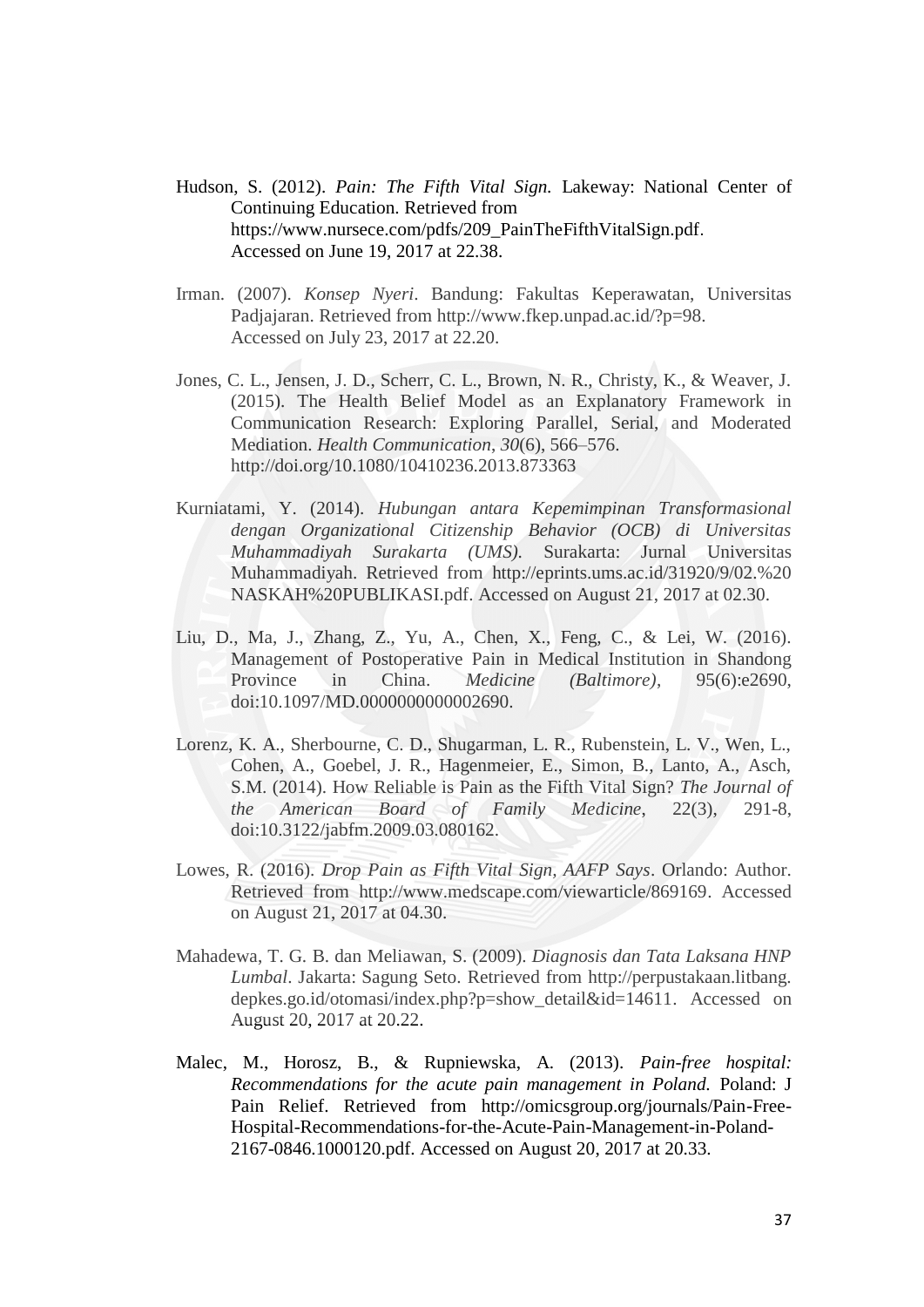- Mohamed, M.A., Ahamed, A.M., & Mahmoud M. A. (2013). *Application of a Proposed Graphic Chart for pain as Fifth Vital Sign in Nursing Practice at Assiut University Hospital*. Assiut: Author. Retrieved from [http://www.jofamericanscience.org/journals/amsci/am0904/028\\_16899am](http://www.jofamericanscience.org/journals/amsci/am0904/028_16899am0904_197_204.pdf.%20Accessed%20on%20July%2031) 0904 197 204.pdf. Accessed on July 31, 2017 at 19.43.
- Morone, N. E., & Weiner, D. K. (2013). PAIN AS THE 5<sup>TH</sup> VITAL SIGN: EXPOSING THE VITAL NEED FOR PAIN EDUCATION. *Clinical Therapeutics*, *35*(11), 1728–1732. http://doi.org/10.1016/j.clinthera.2013.10.001
- Nahin, R. L. (2015). Estimates of Pain Prevalence and Severity in Adults: United States, 2012. *The Journal of Pain: Official Journal of the American Pain Society*, *16*(8), 769–780. <http://doi.org/10.1016/j.jpain.2015.05.002>
- Nascimento, L. A. D., & Kreling, M. C. G. D. (2011). Assessment of Pain as the Fifth Vital Sign: Opinion of Nurses. *Acta Paulista de Enfermagem*, 24(1), 50-54, doi:https://dx.doi.org/10.1590/S0103-21002011000100007.
- Pangayoman, R. A. (2016). *Operasi Tanpa Rasa Sakit*. Jakarta: Silver Siloam Hospitals Health Resource. Retrived from [https://www.siloamhospitals](https://www.siloamhospitals/) .com/admin/assets/uploads/2016/08/14707335130.pdf. Accessed on August 20, 2017 at 22.50.
- Petiprin, A. (2016). *Health Promotion Model*. Florida: Author. Retrieved from [http://www.nursing-theory.org/includes/privacy-policy.php.](http://www.nursing-theory.org/includes/privacy-policy.php) Accessed on July 31, 2017 at 20.16.
- Rew, L. (2010). The systematic review of literature: Synthesizing evidence for practice. *Journal for Specialists in Pediatric Nursing*, 16(1): 64-69. doi: 10.1111/j.1744-6155.2010.00270.x
- SHLV. (2016). *Pain Management dalam Standar JCIA Edisi 5 dan KARS Versi 2012*. Tangerang: Author.
- Trimurthy. (2008). *Analisis Hubungan Persepsi Pasien tentang Mutu Pelayanan dengan Minat Pemanfaatan Ulang Pelayanan Rawat Jalan Puskesmas Pandanaran Kota Semarang.* Semarang: Universitas Diponegoro. Retrieved from http://eprints.undip.ac.id/17719/1/IGA Trimurthy.pdf. [Accessed on August 21,](http://eprints.undip.ac.id/17719/1/IGA_Trimurthy.pdf.%20Accessed%20on%20August%2021) 2017 at 02.00.
- University of Southern California. (2016). *Research Guides*. California: Author. Retrieved from [http://libguides.usc.edu/writingguide/limitations.](http://libguides.usc.edu/writingguide/limitations) Accessed on July 27, 2017 at 17.45.